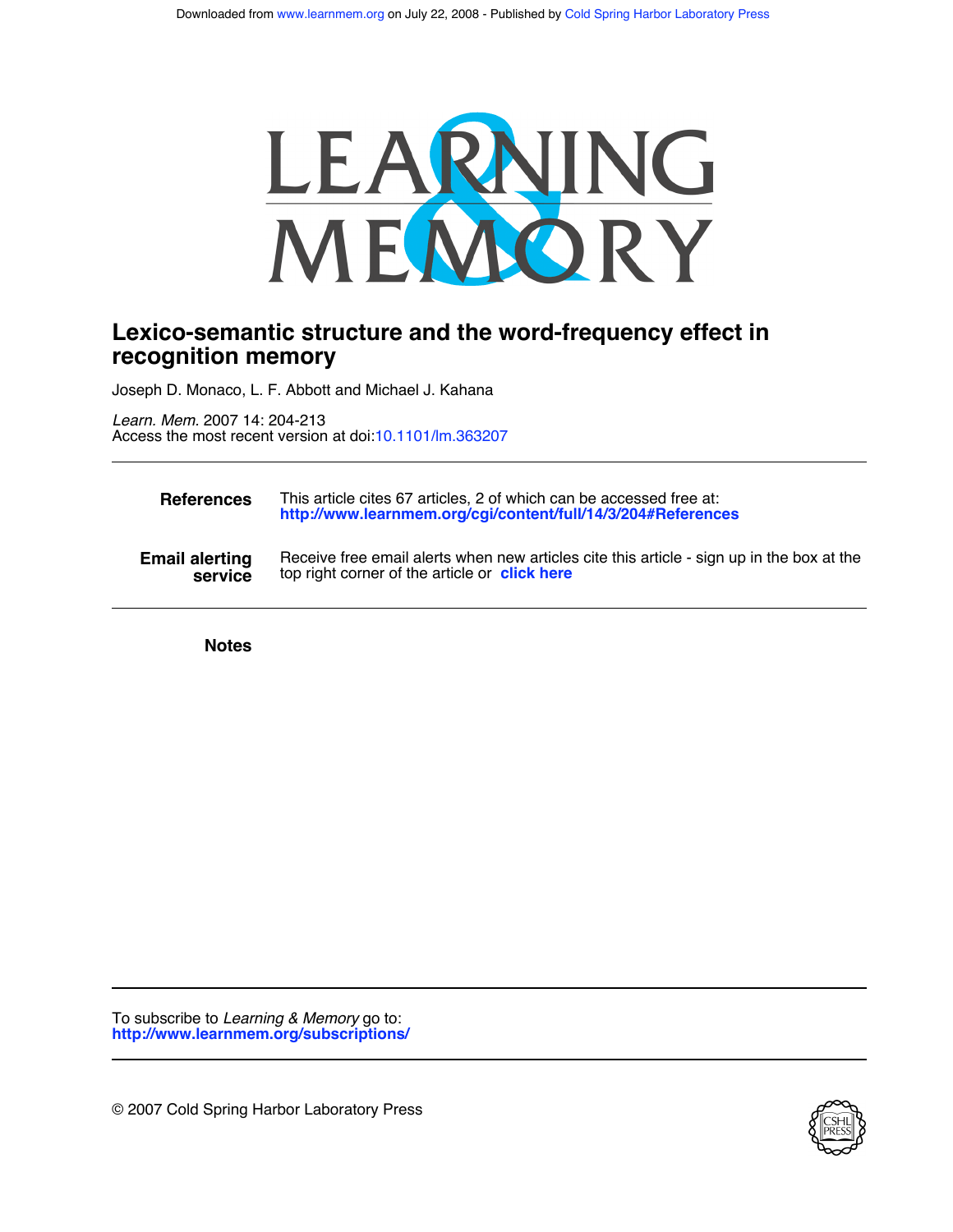## **Research**

# Lexico-semantic structure and the word-frequency effect in recognition memory

# Joseph D. Monaco, $1,3$  L. F. Abbott,<sup>1</sup> and Michael J. Kahana<sup>2</sup>

<sup>1</sup> Center for Neurobiology and Behavior, Department of Physiology and Cellular Biophysics, Columbia University College of *Physicians and Surgeons, Kolb Research Annex, New York, New York, 10032-2695, USA; <sup>2</sup> Department of Psychology,* University of Pennsylvania, Philadelphia, Pennsylvania 19104, USA

The word-frequency effect (WFE) in recognition memory refers to the finding that more rare words are better recognized than more common words. We demonstrate that a familiarity-discrimination model operating on data from a semantic word-association space yields a robust WFE in data on both hit rates and false-alarm rates. Our modeling results suggest that word frequency is encoded in the semantic structure of language, and that this encoding contributes to the WFE observed in item-recognition experiments.

Old–new item recognition is the task of deciding whether or not test items were presented on a previous study list. Performance is quantified as the probability of old responses to (old) study items (hit rate [HR]) and to (new) nonstudy items (false-alarm rate [FAR]). One of the most prominent phenomena observed in this task is the word-frequency effect (WFE): rare or low-frequency (LF) words are better recognized than common or high-frequency (HF) words (Schulman 1967; Shepard 1967). The recognition WFE is a mirror effect (Glanzer and Adams 1985, 1990): it consists of an HR effect and an opposite, but approximately equal FAR effect. The cause of the WFE and other mirror effects has been the subject of extensive study, but no consensus view has been established (e.g., Murdock 1998; Stretch and Wixted 1998; Reder et al. 2000).

Both single- and dual-process models have been proposed to explain the WFE. The former perform familiarity discrimination (FD) based on similarity measures such as global feature matching. These models typically require some additional transformation, such as log-likelihood computation, to achieve the required symmetry between old- and new-item familiarity distributions (Murdock 1998). To explain the WFE, certain differences between LF and HF words must be assumed. These may include the modulation of attentionally marked features (Glanzer et al. 1993), diagnostic content (Shiffrin and Steyvers 1997), or representative feature variability (McClelland and Chappell 1998). In the end, such models produce a unidimensional scalar value for the strength or familiarity of a given stimulus that allows further analysis with signal-detection theory. HR and FAR calculations can be made by integrating thresholded familiarity distributions, and threshold-independent performance may be quantified with receiver operating characteristics (ROCs) (see Wickens 2002). Dual-process models, however, rely on differential contributions of recollective and familiarity-based processes to explain the performance differences. Recollection, a recall-like process, is characterized as less error prone than a global-matching familiarity process (Guttentag and Carroll 1997; Reder et al. 2000).

In humans, both familiarity and recollection appear to depend on the medial temporal lobe (MTL) (see Levy et al. 2004; de Zubicaray et al. 2005). Electrophysiological studies in monkey have shown perirhinal cortex (PRC), specifically, to have a substantial proportion of familiarity-sensitive neurons (Miller et al.

**3Corresponding author.**

**E-mail joe@neurotheory.columbia.edu; fax (212) 543-5410.** Article is online at http://www.learnmem.org/cgi/doi/10.1101/lm.363207.

1991; Li et al. 1993; Xiang and Brown 1998; Brown and Bashir 2002). Theoretically, it is known that a familiarity signal can be read out from a simple autoassociative neural network by computing its internal energy (Amit 1989). Indeed, the evaluation of network energy may approximate the familiarity signal evident in perirhinal neurons (Bogacz et al. 2001a; Brown and Bashir 2002) and has been used to determine theoretical limits on recognition capacity (Bogacz et al. 2001b; Bogacz and Brown 2002). Thus, we set out to create a recognition model that uses network energy as a readout of stimulus familiarity. For this purpose, we used input vectors from a word-association space (WAS) (Steyvers et al. 2004). The WAS is an empirical model of semantic similarity based on normative data from free-association experiments (Nelson et al. 2004). Simulating old–new recognition experiments with this model, we found that word frequency produces discriminable signal distributions such that LF words tend to be more familiar than HF words. Further, coupling this output with a particular decision-making strategy exhibited a WFE mirror effect. These results have novel implications for the roles of distinct retrieval processes in recognition memory.

#### Model

We present a simple item-recognition model, where the familiarity of a probe stimulus is read out as the internal energy of a network trained on a set of activity vectors corresponding to WAS word representations. This is coupled with an experimental protocol emulating a typical word-recognition experiment (see Methods: Experiment simulation). Importantly, all study and test words are trained initially and then followed by retraining of the study list. Retraining corresponds here to the subject having recently experienced a word in the context of an experimental study list.

#### *Familiarity as network energy*

In the Bogacz et al. (2001a) FD model, item vectors are associatively encoded into a Hopfield network (Hopfield 1982). The familiarity signal is simply the internal energy of the network when activated with a probe stimulus (Bogacz et al. 2001a). Hopfield networks are fully connected recurrent networks of binary units. The network weights are trained on an input set  $\xi_N^P$  of *P N*–dimensional activity vectors, such that  $\xi_i^{\mu} \in \{-1, +1\}$  for all *i* ∈ {1...*N*} and  $\mu$  ∈ {1...*P*}. That is, each unit is either active (+1) or inactive (*–*1) for a given input vector. If we denote the weight matrix as  $W = [w_{ij}]_{i,j=1}^N$ , its elements are computed according to an associative Hebbian learning rule: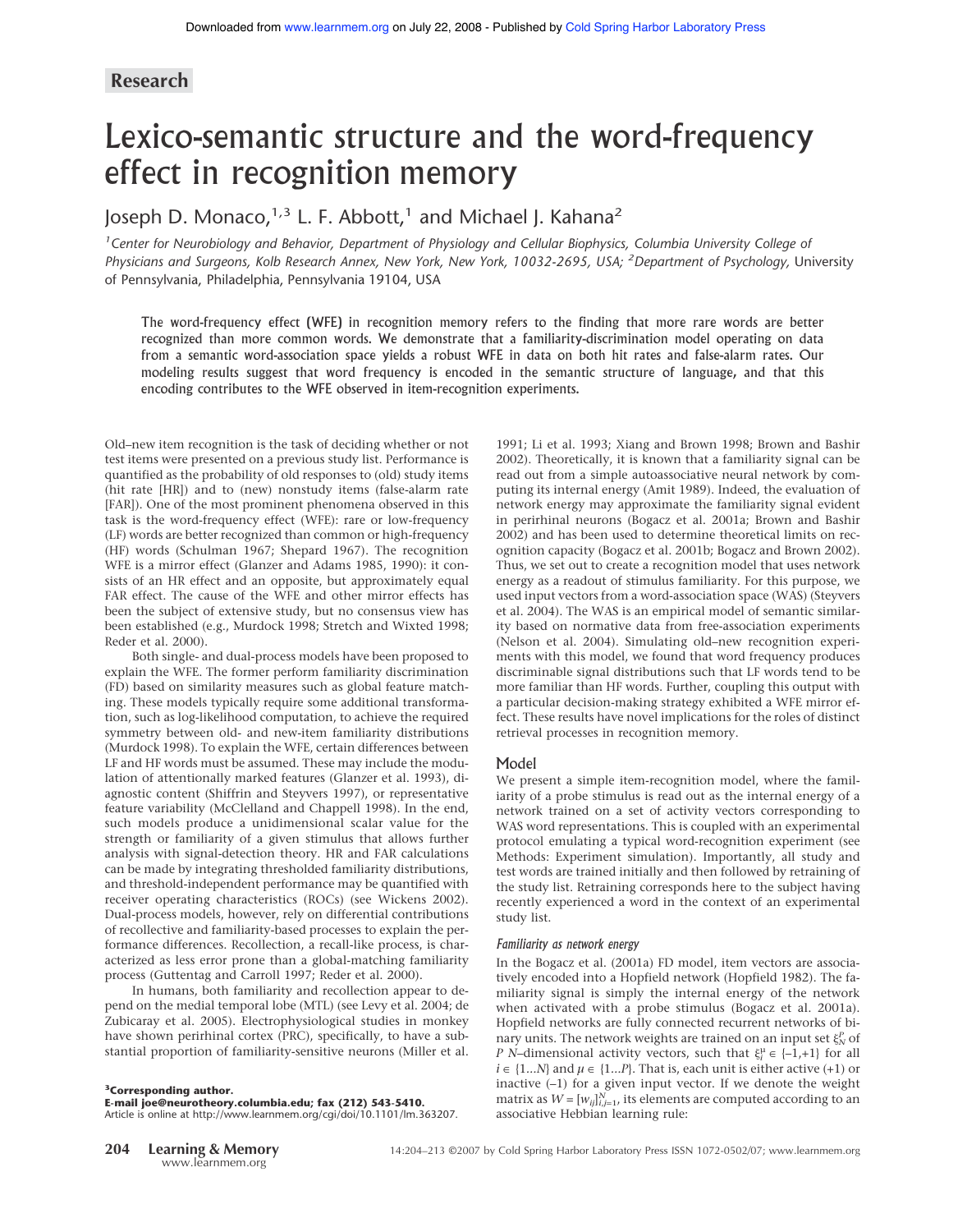$$
w_{ij} = \frac{1}{N} \sum_{\mu=1}^{P} \xi_i^{\mu} \xi_j^{\mu} = \frac{1}{N} \xi_i \cdot \xi_j, \text{ for } i \neq j,
$$
 (1)

where  $w_{ii} = 0$  for  $i \in \{1...N\}$ . Once trained, we are only interested in the internal energy of the network when presented with a given stimulus, so no network dynamics are involved here. This internal energy calculation is distinct from recollective processes that use some form of network relaxation to fully recall the features of stored items (Amit 1989). For a probe stimulus vector  $X = [x_i]_{i=1}^N$ , the internal energy<sup>1</sup> is computed as

$$
\mathbf{E}(X) = -\frac{1}{2} \sum_{i=1}^{N} x_i \sum_{j=1}^{N} x_j w_{ij} = -\frac{1}{2} X \cdot W \cdot X^T.
$$
 (2)

Note that more familiar stimuli will have lower energies than less familiar stimuli. A probe *X* will thus be associated with the familiarity quantity **E**(*X*) for a network trained on a given input set. In this form, the only free variables of the FD process are the size of the network, *N*, and the set of input vectors,  $\xi_N^P$ . FD such as this is more efficient and has a much higher capacity than associative recall. Allowing an error rate up to 0.01, the recall capacity of the network is 0.145*N* (Amit 1989), whereas its recognition capacity is 0.023*N*<sup>2</sup> (Bogacz et al. 2001b).

#### *Semantically structured input*

Recognition models operating on correlated input spaces (Bogacz and Brown 2003; Norman et al. 2005) have been studied that benchmark behavioral data (Norman and O'Reilly 2003). However, recent empirical models of semantic space, such as the WAS model of Steyvers et al. (2004) provide a basis for constructing an input set with a similarity structure derived from behavioral word-association data. The basis for the WAS is a free-association data set containing the probabilities with which subjects named a given word as the first associate of a cue word (Nelson et al. 2004). These data can be taken as a measure of direct associative strength among over 5000 words. Indirect or second-order associative strengths can also be calculated from the data set. To create the WAS, singular-value decomposition (SVD) was applied to these direct and indirect associations so as to place words in a reduced 400-dimensional space. This was constrained so that the cosine between any two-word vectors<sup>2</sup> reflects their mutual associative strength. The dimensional reduction revealed latent, higher-order semantic relations within the data set. Importantly, 400 dimensions were found to be the lowest dimensionality that remains highly predictive of experimental data such as free-recall intrusion rates, extralist cued recall, and semantic similarity ratings in recognition (Steyvers et al. 2004). The resultant WAS shares gross structural characteristics, small-world but not scalefree, with other semantic networks (Steyvers and Tenenbaum 2005). Thus, it is now possible to operate on input vectors whose similarity relations approximate the lexico-semantic space of English speakers.

Here, we used a set of 1748 WAS vectors for which we have the associated Kučera-Francis word frequency (WF) (see Kučera and Francis 1967). In the cosine similarity matrix for the 100 most common and the 100 most rare words in the set (Fig. 1A), it is evident that common words tend to be similar to other common words and rare words tend to be similar to other rare words. Similarities between rare and common words tend to be lower than similarities within frequency groups. An intuitive rea-



**Figure 1.** (*A*) Similarity matrix of the WAS vectors for the 100 highest and lowest frequency words in the set. The color of each pixel denotes the cosine of the angle between the *i*th and *j*th vectors. The *bottom-left* and *top-right* quadrants represent the cosine similarity among pairs whose members are both HF or LF words, respectively. The white diagonal signifies identity. The symmetric off-diagonal quadrants represent cosines between HF and LF words. (*B*) Normalized Hamming distances between binarized WAS vectors decrease monotonically with the cosine of the corresponding WAS vectors. Every point represents the mean and error ( $\alpha$  = 10<sup>-5</sup>) for each bin in a cosine-sorted partition (600 bins) of all vector pairs.

son for such differential encoding of frequency is that rare words tend to have a single definition, while common words may have many definitions and usages. This reasoning predicts that rare synonyms will be clustered in semantic space, whereas more common synonyms will be placed at a semantic "centroid" of multiple distinct meanings. That is, LF words will be encoded into clusters and HF words will tend to occupy the space between such clusters. We will refer to this as the "tight clustering" hypothesis for LF words.

#### *Interpreting the recognition model*

The two functional components of our FD model are the Hebbian learning of a Hopfield network and the dimensional reduction of a word-association matrix. In considering this combination, we have to interpret the necessary combination of the assumptions inherent in both. We must properly frame the limitations of the results and emphasize that they comprise, at most, a high-level explanation. A simple network computation on a carefully chosen input set will not explain the intricacies of human recognition memory for semantic stimuli, yet may provide insight into some aspect thereof. We argue for the specificity and functional plausibility of the model components as well as their composition.

First, we assume that using the energy (Equation [2]) of a

<sup>&</sup>lt;sup>1</sup>Here, we let **E**(*·*) be the function mapping a stimulus or set of stimuli to an energy value or energy distribution, respectively. Statistical expectations are noted by  $\langle \cdot \rangle$  brackets.

 $2A$  vector cosine is the inner product between *V* and *U* normalized to [0, 1],  $cos(\theta_{V,U}) = (V \cdot U)/(||V|| ||U||).$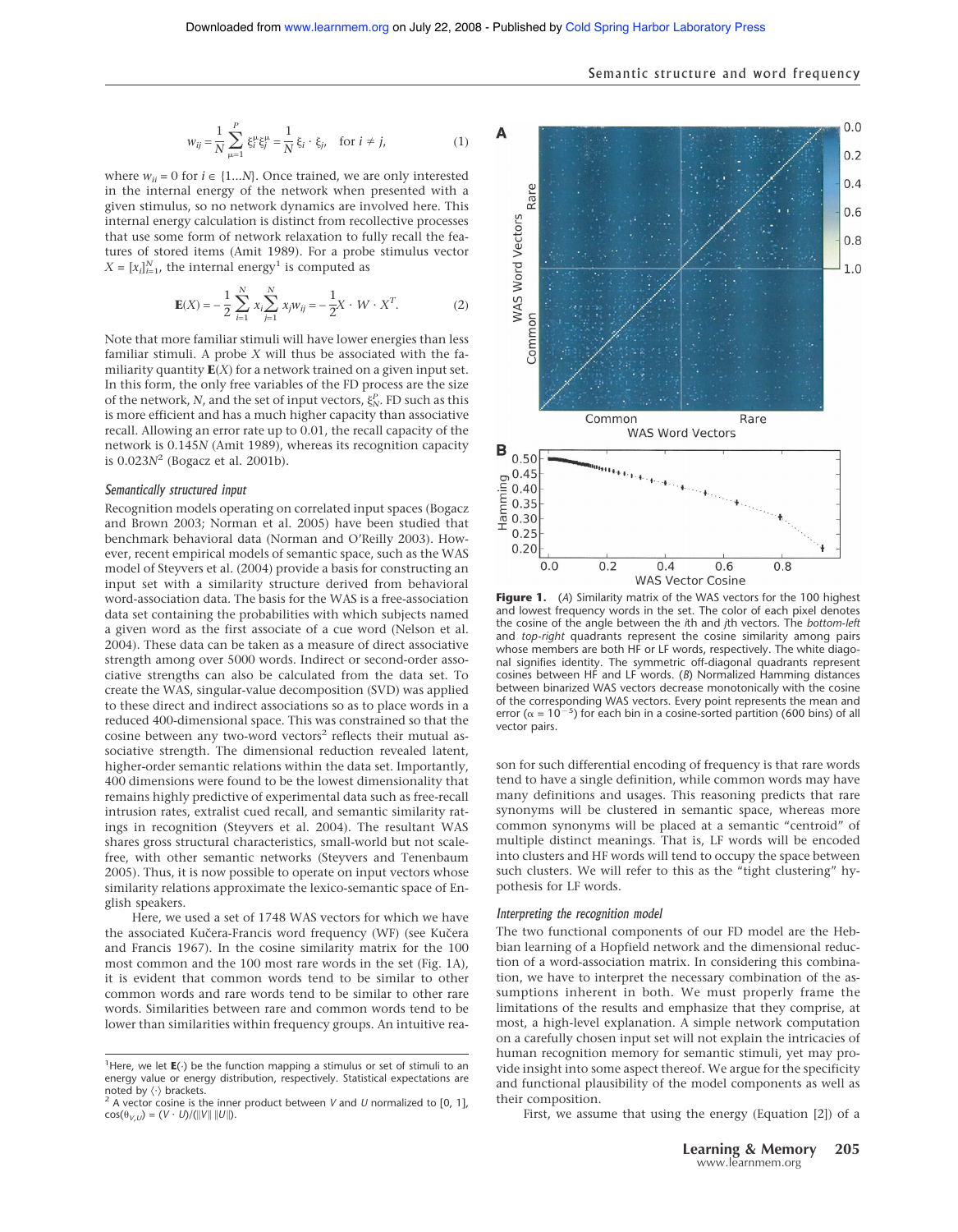#### Monaco et al.

trained Hopfield network (Equation [1]) as a familiarity signal captures some salient characteristic of familiarity processing in the perirhinal cortex. Bogacz et al. (2001a,b) provide support for this assumption by arguing from a standpoint of functionality and efficiency as well as from modeling results. Also, neurons responding differentially to familiar stimuli have been found consistently within monkey PRC (Miller et al. 1991; Li et al. 1993; Sobotka and Ringo 1993). This difference is characterized by a reduction in stimulus-induced activity for familiar stimuli and rapid familiarity discrimination (on the order of 100 msec), but neural responses for recency and novelty have also been found (Fahy et al. 1993; Xiang and Brown 1998; Brown and Bashir 2002). Despite this functional diversity, only familiarity-sensitive neurons are considered here. Furthermore, evidence from ablation and impairment studies indicate that the PRC acts independently from other inferotemporal (IT) mnemonic systems such as that of the hippocampal formation (Gaffan 1994; Aggleton and Brown 1999; Murray and Bussey 1999). This independence suggests that PRC is the site of the neural substrate for familiarity judgments (for reviews, see Yonelinas 2002; Rugg and Yonelinas 2003).

Autoassociative neural networks such as the binary Hopfield network produce stimulus-dependent attractors (Hopfield 1982). Reading out the internal network energy as a stimulus-familiarity signal is much more efficient than involving recollective processes (Bogacz et al. 2001a; Bogacz and Brown 2003), which typically involve relaxing the network to reconstruct an attractor state (Murdock 1982; Humphreys et al. 1989). For random vectors, this FD process has a very high storage capacity, as does human memory (Standing 1973), and enables a rapid network response. It is also more robust than other network architectures; e.g., encoding via feedforward competitive synaptic processes can exhibit forgetting after a relatively small number of subsequent stimuli (Sohal and Hasselmo 2000). Bogacz et al. (2001b) use both a Hopfield network and a multilayer spike-response model to argue that perirhinal FD neurons may form an autoassociative network in order to exhibit such efficiency and robustness. From this, we posit that it is reasonable that the energy computation of a Hopfield network is, at least, a useful abstraction of the FD processing performed by PRC neurons.

Second, we assume that the WAS is at least approximately isomorphic to the space of neural representations of the semantic features of words for speakers of English. This amounts to the assumption that behavioral associativity refects the neural encoding of semantic similarity. That the WAS serves well as a predictive model for known human memory effects recommends it as a useful inference of semantic space. Further, the WAS has structural characteristics consistent with being isomorphic to real semantic representations. Thus, this assumption is assuredly a simplification, but it is likely to yield salient semantic information.

Third, we assume that the semantic WAS vectors serve as appropriate inputs to the FD model of PRC. This assumption allows us to posit the combination of the two components as a unified model of recognition memory. Supporting this, several clinical studies indicate a role for PRC in associative memory for semantic content and lexical processing (for review, see Murray and Bussey 1999). Further, neurons in the perirhinal and other IT areas in monkeys demonstrate the ability to represent abstract object categories (Erickson et al. 2000; Miller 2000; Miller et al. 2003). Such abstraction is a hallmark of semantic information processing and indicates that the PRC has access to semantic features among its inputs.

Finally, although we investigate the recognition WFE with this model, it can only describe effects due to familiarity processing of semantically structured input data. There are certainly nonsemantic contributions to the WFE that are not within this scope; e.g., context variability, and orthographic and phonological features (Malmberg et al. 2002; Steyvers and Malmberg 2003). Qualified as such, we will refer to this bipartite recognition model as WAS–FE.

#### *Energy and semantic attractors*

If a meaningful stimulus is ultimately represented as a binary pattern of activation across *N* perirhinal neurons, then we can think of this stimulus as an *N*-dimensional vector of features that are either present in the stimulus  $(+1)$  or not  $(-1)$ . In Hopfield learning (Equation [1]), these component features are pairwise associated according to their correlation: the strength of the synapse between two neuronal units is directly and linearly related to the number of patterns for which the units carry the same activity. Synaptic weights are simply inner products of acrosspattern activity vectors. Internal network energy (Equation [2]), then, is an outer product measure of how well the pairwise bit structure of a given activity vector aligns with the pairwise correlations stored in the weights of the network. This is opposed to recognition models based on summed similarity or global matching (Shiffrin and Steyvers 1997; Zaki and Nosofsky 2001; Kahana and Sekuler 2002; Kahana et al. 2005). However, a summedsimilarity recognition model using inputs derived from perceptual preprocessing of natural stimuli has been able to match experimental similarity and recognition data (Lacroix et al. 2006).

Small-world structure is characterized by short minimumpath lengths, but also by hub-like connectivity (Watts and Strogatz 1998). Considering the WAS as a small-world network (Steyvers and Tenenbaum 2005), there must be subsets of vectors that significantly share pairwise activity. Each of these groups, or clusters, will bias those synaptic weights corresponding to their respective set of shared features. Clusters of feature-sharing vectors will form attractors commensurate with their size and mutual similarity. Thus, a probe vector may yield a low energy by matching features characteristic of different attractors in the network: there is a combinatoric aspect to the diversity of such "spurious" attractors (Amit 1989). The strongest attractors, though, will correspond to groups of words with substantial semantic similarities.

#### Results

Initially, we binarized<sup>3</sup> the WAS vectors in our wordset. This allows proper operation of the Hopfield learning rule (Equation [1]) and energy computation (Equation [2]). The normalized Hamming distances between these binary vectors decreased monotonically with cosine similarities of the corresponding continuous WAS vectors (Fig. 1B). This indicates that the binarization significantly preserves similarity relations between vectors.

#### Random inputs

In the initial item-recognition experiment we used an input set of unbiased random vectors. The energy distributions for old and new items were binomial with means of  $-399$  and  $-199$  (Fig. 2A, left column), matching theoretical means<sup>4</sup> of  $\mu_{\Lambda} = -400$  and  $\mu_{\Phi}$  = -200. Study lists consisted of 100 vectors (*L* = 100) and results using two reference pool sizes are shown in Figure 2A:  $P = 400$  (top row) and  $P = 1600$  (bottom row). We refer to these as the low-load and high-load training conditions, respectively. They demonstrate the effects of adding noise to the network in

<sup>&</sup>lt;sup>3</sup> The elements of WAS vectors are symmetrically distributed around zero, so that taking the sign of each vector element produces a set of binary vectors with, on average, unbiased activity levels.

<sup>4</sup> These means are offset *—N/*2 due to the initial training of both study and test vectors (see Methods: Experiment Simulation).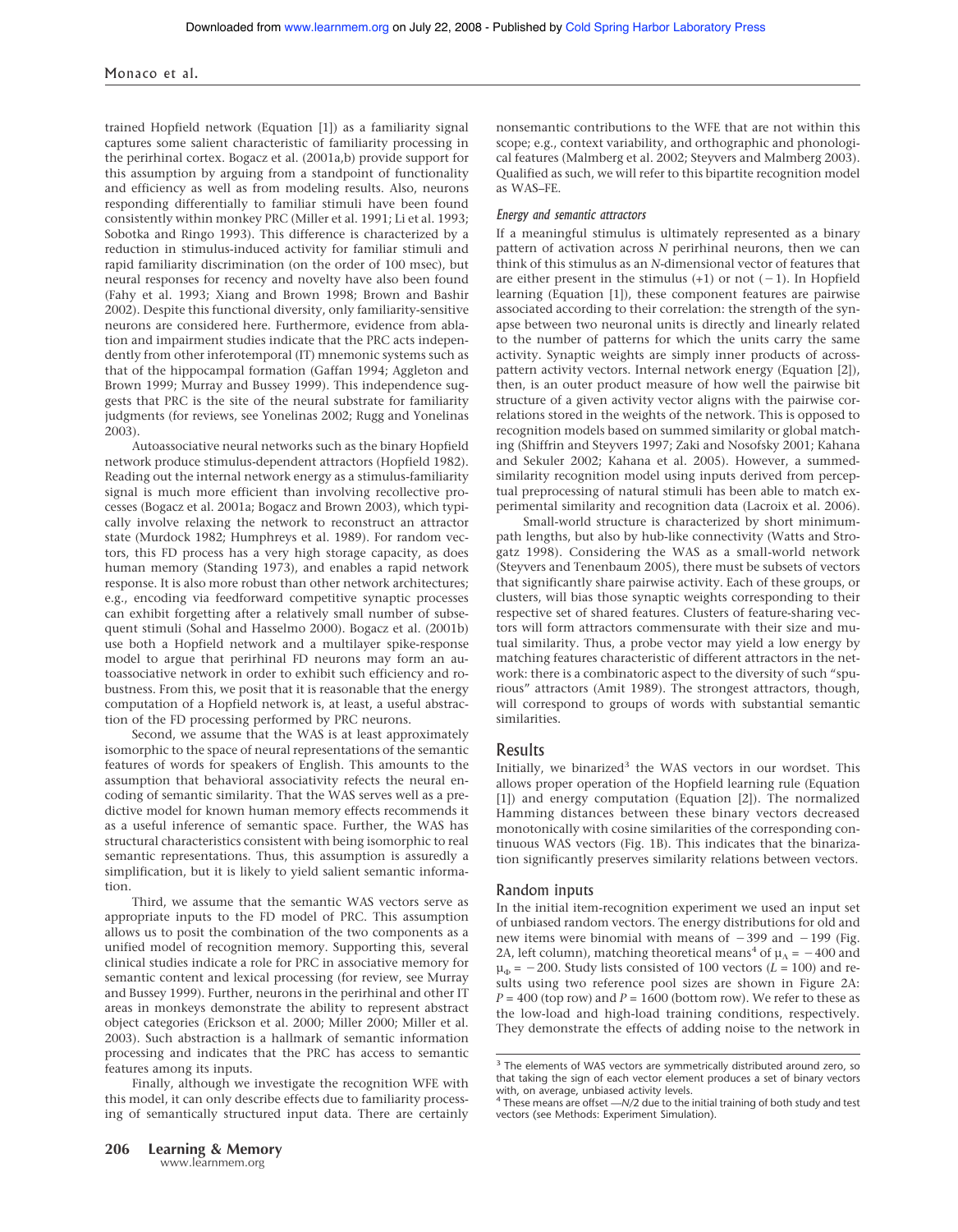#### Semantic structure and word frequency



Figure 2. Effects of semantic input vectors and training load on resultant energy distributions. (*A*) Increasing training load for both random (*left*) and semantic (*right*) vectors increases overlap between energy distributions (100 study items, 400/1600 new items for low/high (*top*/ *bottom*) training load). The energies for semantic inputs, however, have load-dependent means, non-Gaussian distributions, and worse discriminability than in the random case. (*B*) WF-sorted partitioning of word vectors results in discriminable familiarity distributions (150 study items, 600 new items). The LF distributions are more familiar than HF words for both old and new items. The "rare" and "common" bins here are the least and most frequent thirds of the lists, respectively.

the form of additional stored vectors. In all cases, the old and new distributions have equal variance. The low- and high-load conditions had standard deviations  $s_{\rm E}$  of 20 and 31, respectively. This increase in spread decreases  $d'$  from 10.1 to 6.5 (Equation [4]) in the high-load condition; however, both values indicate perfect discrimination. Although we could have degraded the model's performance by reducing the magnitude of the weight update for study-list items (Equation [5]), these results serve as an input control for the simulations below.

#### Semantic inputs

The energy distributions resulting from the semantic input set (Fig. 2A, right column) differ substantially from the random input condition. The distributions are non-normal, negatively skewed (i.e., biased toward increasing familiarity), and their statistics have changed significantly. The means are lower than those in the random input case. In the low-load condition, mean old and new energies are  $-524$  and  $-326$ , respectively, and the high-load case shows  $-777$  and  $-578$ , respectively. So, not only are the distributions exhibiting enhanced familiarity, the means are load dependent. The more semantic vectors we store in the network, the more negative the energy distributions become. Furthermore, they exhibit much lower *d'* distances than in the random case. The discriminability as measured by *d'* decreases from 1.4 at *P* = 400 (Fig. 2A, top right) to 0.61 at *P* = 1600 (Fig. 2A, bottom right). This 57% reduction in separation compares with a corresponding 36% decrease for random inputs. Finally, the high-load condition produces energy distributions with noise-like irregularities that are not evident in the other cases. These were not investigated, but they may be the result of capacity effects or structural heterogeneity of the input space.

Statistical changes such as these could be expected for any

sufficiently nonrandom input set. However, there are systematic differences in the energy distributions among WF classes. We found that vectors representing LF words tend to have lower energies, and thus enhanced familiarity, than those of HF words (Fig. 2B). This was observed for frequency classes in both old and new energy distributions. Figure 2B shows the distributions for the thirds of the study list and reference pool with the highest and lowest frequencies. This effect of increasing familiarity with decreasing WF was observed robustly across the full range of possible list and reference pool sizes. For the data shown here, based on  $L = 150$  and  $P = 600$ , all four distributions exhibited standard deviation  $s<sub>E</sub> = 192$ , and both WF-dependent effects were discriminable at  $d' = 0.23$ . This effect is present in the new distribution and, as such, does not depend on item study (Equation [5]).

ROCs computed from the semantic familiarity distributions in Figure 2A are presented in Figure 3. The WF dependence of the ROCs is shown for both the low-load (Fig. 3A) and the high-load (Fig. 3B) conditions. That is, for each training condition, the "common" and "rare" ROCs compare  $\Lambda_1$  (old–HF) and  $\Lambda_6$  (old– LF), respectively, to the reference pool. These are the distribution comparisons used to assess item-recognition performance (see below and Discussion). In both conditions, LF words yield better old–new discrimination than HF words. There are two load effects. First, the low-load ROCs (Fig. 3A) indicate better overall performance, evident as higher HRs and lower FARs, than the high-load ROCs (Fig. 3B). Second, the WF-dependence of effect is greater in the high-load than in the low-load condition. That is, the ROCs in Figure 3B are more separated than those in Figure 3A. Both load effects are a result of the increase in energy variance and decrease in  $d'$  distances evident in Figure 2A. In the low-load condition, the *d'* distances are 1.2 and 1.5 for common and rare words, respectively. For high-load, the relatively low d' of 0.34 for common words more than doubles to 0.78 for rare words. This Hopfield FD model has a theoretical recognition capacity of  $3.7 \times 10^3$  random vectors (Bogacz et al. 2001b). Here, storing  $1.7 \times 10^3$  semantic vectors is severely detrimental to FD performance, indicating that the correlations inherent in the semantic inputs reduce the effective capacity of the network (Appendix C of Bogacz and Brown 2003).

#### Word frequency effect

We observed the WFE mirror effect across the possible range of the list lengths for the study list and reference pool. We based recognition performance on a WF-based decision criterion (see Discussion). Mean HR–FAR trends for the low-load condition are



Figure 3. Operating characteristics for item-recognition performance under low (*A*;  $\dot{P} = 400$ ) and high (*B*;  $P = 1600$ ) training load. The study list is composed of 100 items in both conditions. Performance across word frequency is assessed using a six-partition of the study list indexed and sorted by Kučera-Francis frequencies. The common and rare ROC curves represent the performance of the highest and lowest frequency bins, respectively. The  $P = 400$  case (A) demonstrates better baseline performance but a smaller frequency effect than the *P* = 1600 case (*B*)*.*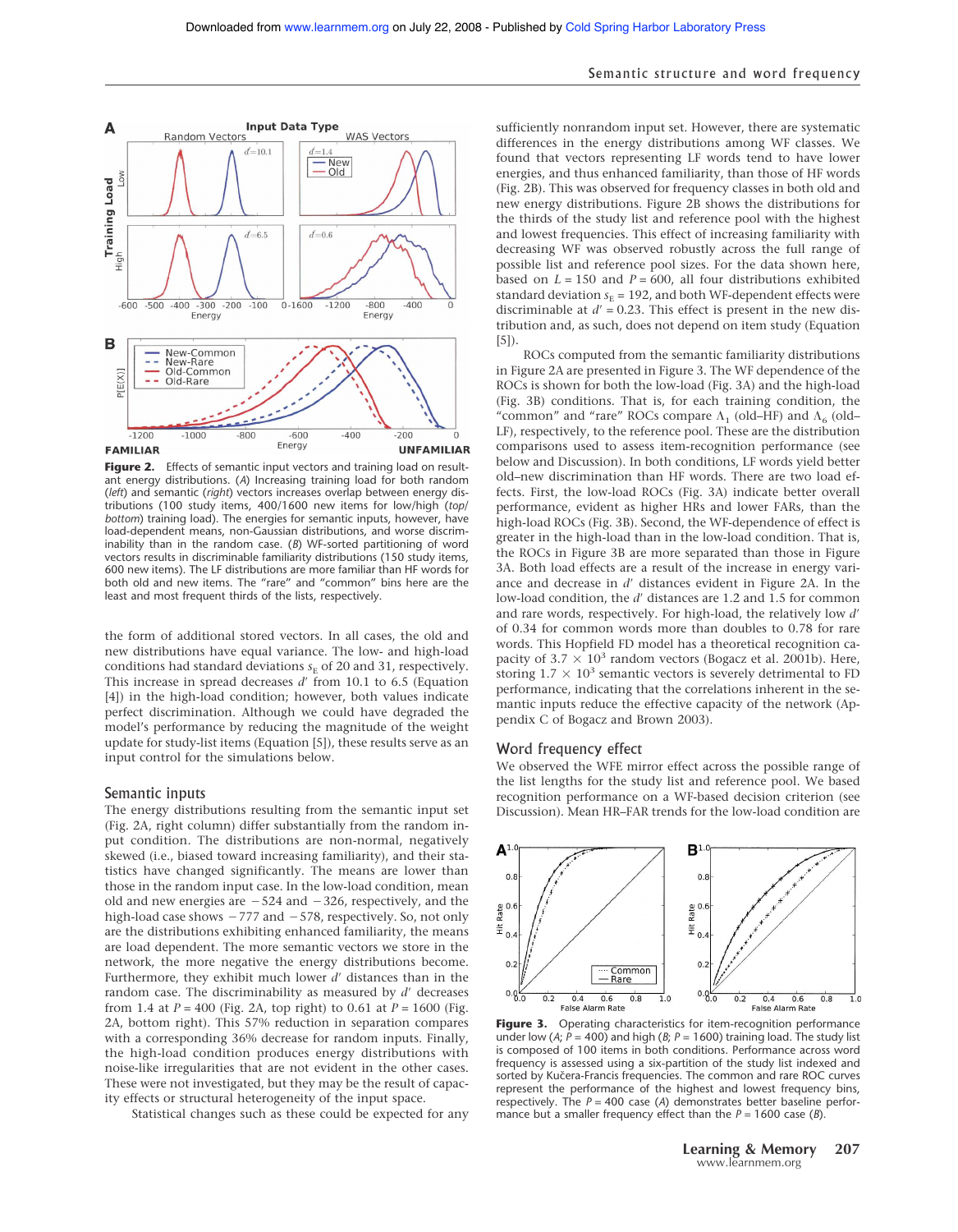

Figure 4. Word-frequency mirror effect from 2000 trials of item-recognition experiment simulations (*A*; *L* = 100, *P* = 400) and as seen in human memory experiments (*B*; data from Schwartz et al. 2005). The HR and FAR effects compose the mirror effect (*top*) and are due to changes in discriminability (*bottom*). Model HR, FAR, and d' data have 95% confidence intervals of mean  $\pm$  4.2  $\times$  10<sup>-3</sup> (bottom). Model HR, FAR, and d' data have 95% confidence intervals of mean  $\pm$  4.2  $\times$  10<sup>-3</sup>, 10<sup>-3</sup>, 10<sup>-3</sup>, 10<sup>-2</sup>, respectively. The discriminability of the experimental data was estimated from signal detection theory.

shown in Figure 4A with d' distances. In this condition, HR decreases from 0.77 for the lowest-frequency words to 0.73 for the highest-frequency words. Similarly, the FAR increases from 0.18 to 0.22. Human recognition data collected by Schwartz et al. (2005) are shown for comparison in Figure 4B. The experimental *d'* distances (Fig. 4B, bottom) were calculated using an unbiased estimator from detection theory (Wickens 2002). The experimental HR decreases from 0.90 to 0.86, while the FAR increases from 0.077 to 0.13. These data approximately match the trends observed in the model data.

Note, however, the differences in absolute magnitude of the HRs, FARs, and *d'* distances between the model and experimental data in Figure 4. The absolute  $d'$  distances could be manually tuned with the addition of a coefficient in the study rule (Equation [5]), but we chose not to do this. Scaling up the model d' data would increase HRs and decrease FARs to better match the experimental data. For our purposes, it is sufficient that we observe a qualitatively correct WFE.

#### Semantic clustering

The above supports the tight clustering hypothesis for LF words, so we performed two simple neighborhood analyses of the continuous WAS data set. Consider an even partition of the entire WAS such that each bin contains a distinct WF class. Figure 5A shows, for each of the WF bins, the mean neighborhood population counts for word-centered hyperspheres of varying radii in cosine space. We count all neighbors, regardless of word frequency. Counts are shown for radii up to  $d_{\cos} = 0.062$ , as that is sufficient to illustrate the WF dependence of the number of close neighbors as  $d_{\cos}$  approaches zero. The more rare words (blue solid line) have more neighbors on average than common words (red lines) for most of this range, and especially around  $d_{\cos}$  = 0.01–0.02. This indicates that LF words tend to have more close neighbors than HF words.

Next, Figure 5B addresses the WF composition of those neighbors. For each vector  $\xi$ , we compute the quantity  $v(\xi)$  as an average of the WF of its neighbors (Equation [6]). The distributions of these values for each frequency class are shown as 15-bin histograms in Figure 5B. The LF and HF distributions have means of 1.13 and 1.74, respectively, and a distance of  $d' = 0.93$  standard deviations. From Figure 5A, LF words tend to have closer neighbors than HF words. Given the null hypothesis that semantic similarity and WF are not correlated, the  $cos(\theta)$  coefficients in

**208 Learning & Memory** www.learnmem.org

Equation (6) would dictate that these distributions be orientated oppositely from those in Figure 5B. That is, even though LF words have more highsimilarity neighbors—so that neighbor WF values are more strongly weighted  $v(\xi)$  is distributed to lower WF than those of common words. Thus, the dominant factor in these  $v(\xi)$  averages must be the WF component, indicating that LF words are tightly clustered with other LF words, whereas HF words are more diffusely distributed.

## **Discussion**

Here, we bring together a simple model of familiarity-based recognition (Bogacz et al. 2001a,b) and a recent model of semantic similarity (Steyvers et al. 2004) and demonstrate a word-frequency effect. The only free parameters for the resulting model (WAS–FE) are the lengths of the study and test lists, across which

the WFE is robust, only differing in magnitude. Notably, and as discussed below, the observed WFE is a mirror effect when decisions are determined using a stimulus-dependent criterion.

#### Input structure effects

The input-type effect evident in Figure 2A is attributable to nonrandom structure of the semantic input space. From the low means for the new distributions, we can infer that the vectors in the semantic input space tend to be near network attractors. The presence of spurious attractors, as well as learned attractors, further contributes to lower energies across the space. In fact, the large systematic decrease in probe energies indicates that much of the input space is likely spanned by basins of attraction. The observed shape of the energy distributions, then, is a function of the number, density, and spatial distribution of vector clusters in WAS.

Vectors populating a space with large-scale structure carry redundant information in their correlations. For the Hopfield FD mechanism, it can be shown that input redundancy reduces the effective capacity of the network (Bogacz and Brown 2003, Appendix C). This is evident in the large drop in discriminability between the random and semantic input spaces and between the low- and high-load training conditions (see d' in Fig. 2A). So, processing raw semantic information is inefficient, but results in much more realistic (i.e., measurably worse than perfect) recognition performance. Stimulus decorrelation is thought to occur downstream of IT cortex in the dentate gyrus (O'Reilly and Mc-Clelland 1994; Kesner et al. 2000), so presumably the FD neurons in PRC have access to the original stimulus features.

#### Word-frequency effects

On the hypothesis that the WFE is supported by semantic coding differences and thus might be evident within WAS–FE, we sorted and partitioned the task lists into WF bins using a normative frequency measure (Kučera and Francis 1967). These WFdifferentiated bins resulted in separable energy distributions for both old and new lists (Fig. 2B), an effect observed robustly across list length. Notably, this frequency effect is in the observationally correct direction of increased familiarity for rarer words. That is, as in Figure 2B, the energies for each "Rare" (LF) bin are distributed more negatively than those of the corresponding "Common" (HF) bin.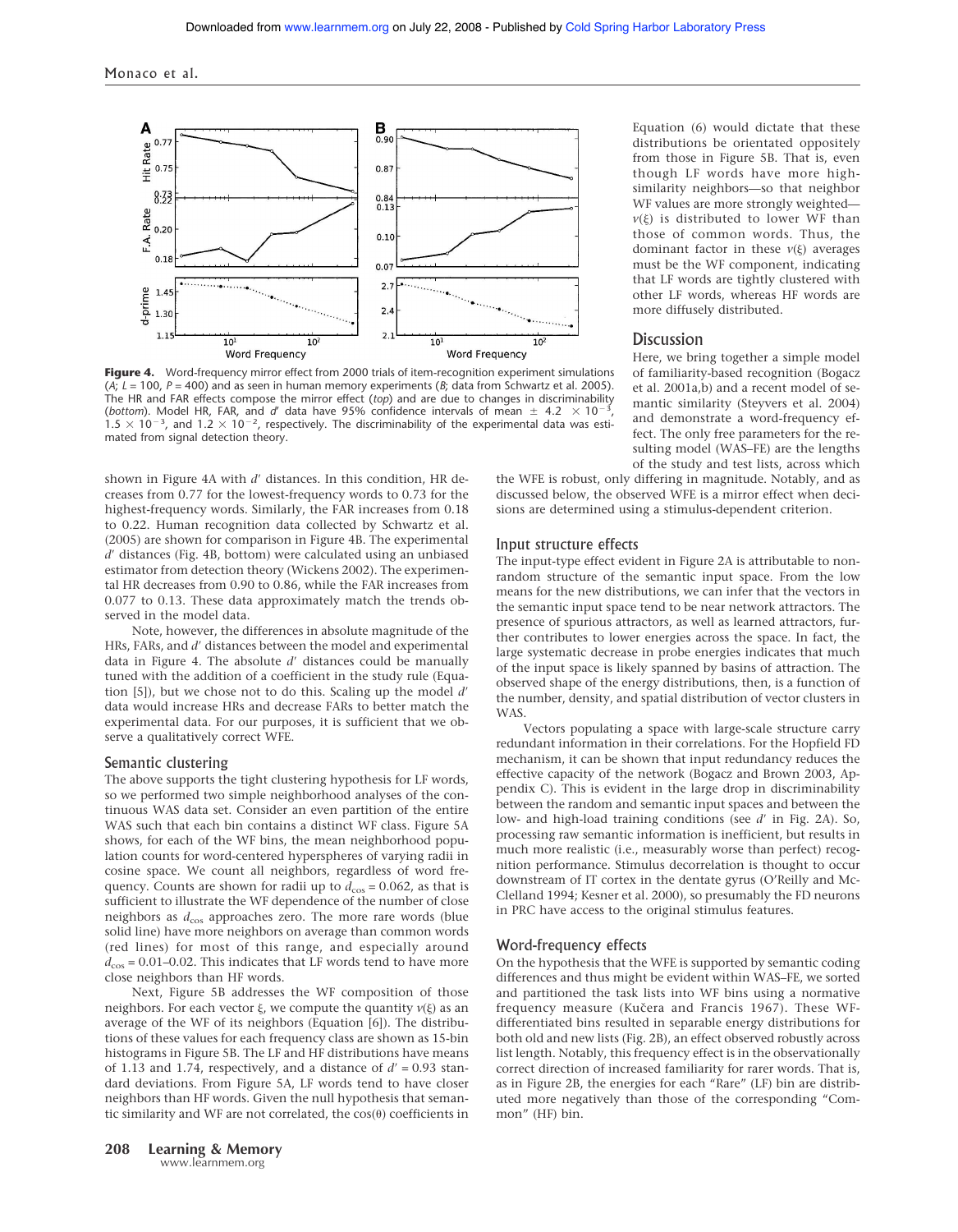#### Semantic structure and word frequency



Figure 5. Word frequency-dependent clustering of word vectors in the formance, so a decision-making process is needed. The human WAS. Using a six-partition of the word set, the mean population size for a neighborhood of a given radius in cosine space shows that rare words have more close neighbors than common words (*A*; the abscissa is  $d_{\cos} = 1 - \cos(\theta)$ . The WF composition of those neighbors is indicated by the relative distributions of WF-cos( $\theta$ ) convolutions (Equation 6) for different WF bins (*B*). The close neighbors of rare words tend to be other rare words.

There must be some structural or statistical characteristic of the WAS underlying this effect: aside from the network mechanism, there simply is nothing else in WAS–FE to cause it. Specifically, the random input condition (Fig. 2A) serves as control for the structure in the semantic inputs. Cumulative population counts across cosine space (Fig. 5A) show that LF words have more close neighbors than HF words. Further, distributions of a neighborhood frequency average (Equation [6]), demonstrate the required WF dependence and separation to show that words tend to be colocated with neighboring words of the self-same WF class (Fig. 5B). These neighborhood effects support the tight-clustering hypothesis that LF words tend to cluster with other LF words, while HF words are coded more diffusely. Considering attractor formation on small-world inputs, this is sufficient cause for the type of relative familiarity differentiation observed in Figure 2B.

Among single-process recognition models, there has not been a consistent approach for the structural representation of semantic stimuli. For instance, the retrieving effectively from memory (Shiffrin and Steyvers 1997) model assigns higher diagnostic content to LF words by spreading out the distribution of feature values for LF words. This is based on the assumption that HF words share features to a higher degree than LF words. However, the subjective-likelihood model (McClelland and Chappell 1998) approaches WF differentiation by injecting more noise into the feature vectors of HF words to represent the higher degree of contextual variability for more frequent words. Lastly, the attention-likelihood theory (Glanzer et al. 1993; Malmberg and Nelson 2003) does not rely on structural differences to demonstrate the WF mirror effect. Instead, it uses the hypothesis that fewer features of HF words are attended to by the subject. This effectively reduces the semantic information in HF words, analogous to adding noise or placing vectors in smaller clusters. Algorithmically, these models combine features matching with the computation (or estimation) of log-likelihood ratios.

One intuitive line of thought is that a semantic attractor represents an atom of semantic content, a "sense." LF words tend to be associated with a very small number of different senses. HF words, however, may be associated with many distinct word senses. Semantic encoding would then place HF words in the space between their several senses. This leaves most rare words proximal to strong semantic attractors, with corresponding highfamiliarity judgments, and more common words are placed away from these energy minima. To assess the validity of this idea, we repeated the neighborhood analyses for a WAS four-partition based on the number of senses a word has in the WordNet database (Fellbaum 1998). The cumulative population count Figure 6A shows a significant decline in close neighbors only for the most-senses words. The  $v'(\xi)$  (i.e., neighborhood senses average) distributions (Fig. 6B) show only the most-senses words have a slight tendency to be encoded with other high-senses words. Finally, plotting WF against WordNet senses (Fig. 6C) reveals that only the most-senses words have any correlation with word frequency. This indicates that the number of word senses does contribute explanatory power to our structural observations, but this is limited to the HF/most-senses domain.

#### Decision process and performance

The WFE is fundamentally a behavioral effect of recognition per-



**Figure 6.** Clustering analysis redone in terms of the number of Word-Net senses for a given word (*A,B*), instead of the K-F normative word frequency. The wordset used is the intersection of WAS words with K-F values and those with WordNet results. (*C*) WordNet senses are plotted against WF for comparison, with the blue vertical line indicating the lowest number of WordNet senses for Bin 1, which contains the words with the highest number of senses.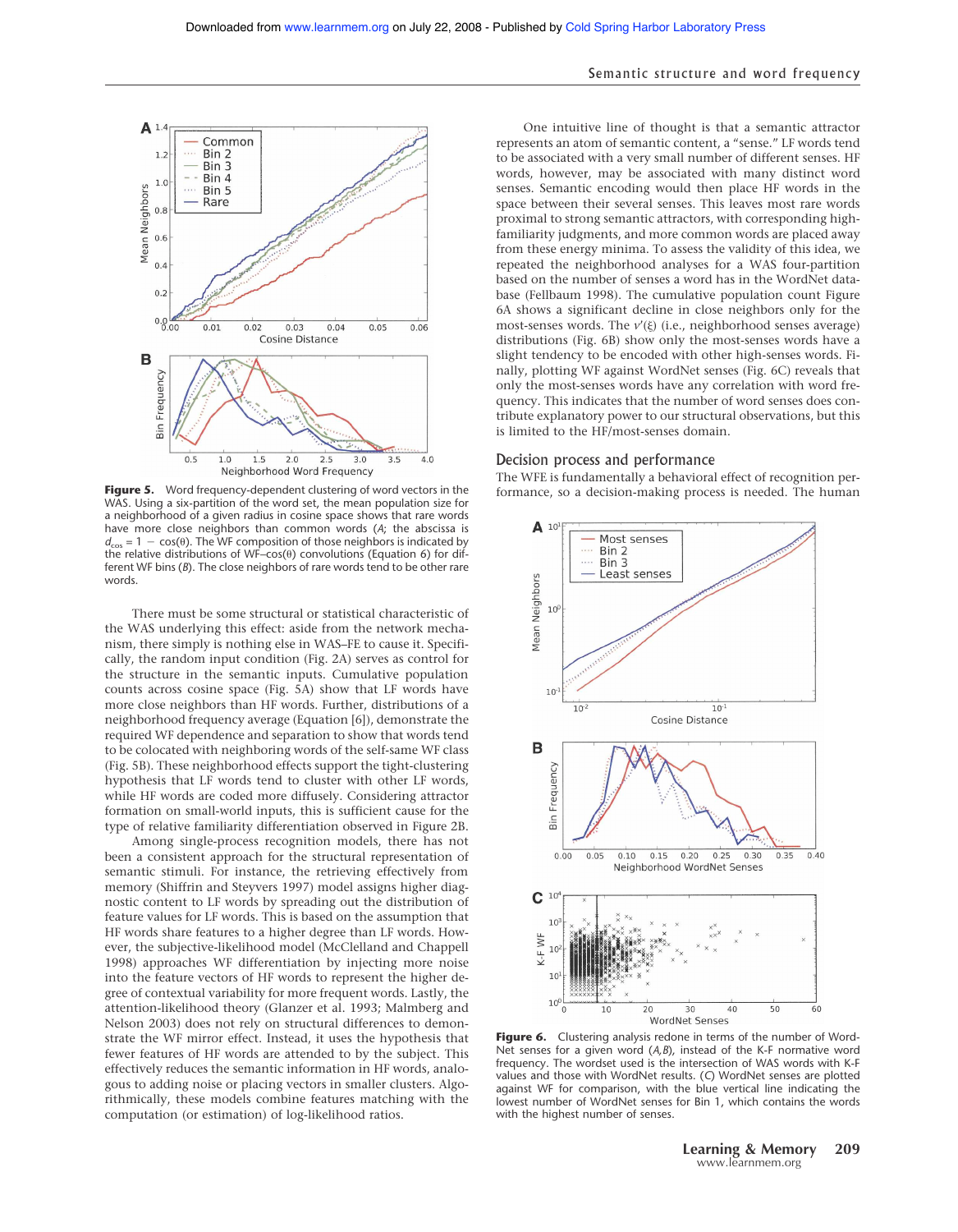#### Monaco et al.

WFE is a mirror effect (Glanzer and Adams 1990; Glanzer et al. 1993), meaning that, for LF probes, subjects are better at both accepting targets as old and rejecting lures as new. Many different decision processes could be devised, but we will explore what would be necessary with the restriction of a simple process within the scope of and commensurate with the results presented so far.

We classify WAS–FE as a single-process signal-detection model of recognition: LF and HF stimuli are not processed differently and a single scalar energy value is the only output. This familiarity signal is noisy and a decision must be made whether a given probe was studied (old) or not (new). We consider a simple threshold process (see Methods: Signal detection) with a decision criterion below which a probe is judged old, otherwise new. For simplicity, we will consider as decision criterion, the midpoint of the empirical means of the energy distributions. Similarly, but for random vectors, Bogacz et al. (2001a,b) used the midpoint of the theoretical means. The question becomes that of which two distributions, in particular, are being compared in the decision process.

The signal detection comparison here is between a study list  $(\Lambda)$  and a reference pool  $(\Phi)$ , either of which may be broken down in WF classes. Thus, there are  $2 \times 2$  possible comparisons: the WF bins or aggregate study list against the WF bins or aggregate reference pool. In the notation used above and in Methods: Experiment Simulation, these are  $\Lambda_i - \Phi_i$ ,  $\Lambda_i - \Phi_i$ ,  $\Lambda - \Phi_i$ , and  $\Lambda \Phi$ , respectively, where *i* traverses WF bins. The  $\Lambda - \Phi$  comparison is not WF dependent, and thus, meaningless in terms of the WFE. With a means-based criterion, the  $\Lambda_i - \Phi_i$  comparison will not produce either component of the mirror effect, because the WF dependence of both distributions is the same. A fixed, WFindependent criterion could be used, but the resultant FAR effect would not "mirror" the HR trend. This is typical of the fundamental difficulty with single-process signal-detection models, as the familiarity effect needs to be reversed for new items to achieve a mirror effect (Glanzer et al. 1993). For instance, the attention-likelihood theory of the WFE mirror effect uses a loglikelihood ratio to bring about this required symmetry (Murdock 1998).

We are left to consider decisions involving a mixed comparison: WF bins of one distribution against the aggregate of the other. The  $\Lambda - \Phi_i$  comparison falters on two counts. First, if only one distribution is going to receive the benefit of WF information, it does not make sense for it to be the distribution for items that have not been recently experienced. Second, it results in a performance decrease with rarity, because the increasingly negative distributions have more overlap with the  $\Lambda$  distribution. The  $\Lambda_i$ – $\Phi$  comparison addresses both counts: cognitively and intuitively, it makes sense that the subject has information regarding the WF classes of recently studied stimuli, and performance increases with rarity because the old distributions are farther from the  $\Phi$  distribution. There are different possible forms for a stimulus-dependent criterion shift, but most allow that the criterion must increase in the signal direction "with the memorability of old items" (Hirshman 1995). Thus, we can tentatively delimit certain requirements for both the discimination comparision  $(\Lambda_i)$  $(-\Phi)$  and the decision criterion (Equation [3]). The resultant WFE has mirrored HR and FAR effects that match recognition data (Fig. 4).

This decision process, however, is not entirely satisfactory. The study lists here are mixed, containing words randomly sampled from the data set, so the decision criterion needs to be adjusted on a per-stimulus basis. As discussed, this is necessary to achieve proper FAR trends. However, this type of criterion shift in recognition has been controversial (Miller and Wolford 1999; Roediger and McDermott 1999; Wickens and Hirshman 2000;

Wixted and Stretch 2000). However, some recent cases are able to demonstrate that subjects modulate their decision criteria online according to stimulus class to optimize performance (Heit et al. 2003; Benjamin and Bawa 2004). This strategic use of multiple criteria may be driven by self-knowledge of the categorydependent memorability differences of probe stimuli (Strack et al. 2005). The multiple-criterion decision process required by WAS–FE is in line with these observations. Note also that we intentionally constrained our decision-making process to be simple, plausible, and within the scope of WAS–FE.

Finally, criterion-independent performance is illustrated by the ROCs. For both small (Fig. 3A) and large (Fig. 3B) list sizes, the trial-averaged ROC for the bin of LF words has higher HRs and lower FARs than that of HF words. These characteristics correspond to the  $\Lambda_6$  –  $\Phi$  and  $\Lambda_1$  –  $\Phi$  comparisons, respectively. They largely resemble those of other recognition models, except that they are not symmetric around the negative diagonal. These ROC examples also demonstrate two performance effects of the number of trained stimuli. The low-load condition (Fig. 3A) shows high absolute performance, but a relatively small WFE; the highload condition (Fig. 3B), however, shows worse overall performance, but a larger difference between LF and HF words. These are capacity effects of the attractor-based FD mechanism. Larger stored lists entail higher synaptic load and reduced recognition accuracy. Further, we can infer that such capacity effects hurt the performance of HF words more than LF words. This WF dependence may be a result of the sparse encoding of HF words in the WAS: weaker attractors are more sensitive to the perturbations of overlearning than the strong LF-word attractors. So, for a given reference pool size, increases in study-list length push the network closer to capacity, decreasing HRs and increasing FARs, regardless of WF class. This means that WAS–FE exhibits a listlength mirror effect, which previous single-process models have also demonstrated (Shiffrin et al. 1990; Shiffrin and Steyvers 1997; McClelland and Chappell 1998). Conversely, for constant study-list length, this predicts better overall recognition performance and a smaller WFE for subjects with relatively less background experience (e.g., children versus adults).

#### Role of contextual information

Dual-process recognition theories use asymmetric recollective processing as the basis of the HR effect for LF words; the FAR effect is due to error-prone familiarity processing of similarly encoded HF words (Guttentag and Carroll 1994, 1997; Reder et al. 2000; Arndt and Reder 2002). This account is supported by evidence from pharmacological dissociation of recollection (Hirshman et al. 2002; Mintzner 2003), but not to the ultimate exclusion of single-process accounts (Malmberg et al. 2004). Indeed, it seems that both familiarity and recollection are involved, but the exact nature of their interaction is not yet definitively characterized (for review, see Yonelinas 2002).

As a decision-making recognition model, WAS–FE is not purely a single-process familiarity model. In the decision comparison  $\Lambda_i$ - $\Phi$ , words from the study context are treated categorically as members of their respective WF class. However, nonstudy probes are not likewise differentiated. The contextual distinction consists of the subject having formed stimulus categories, such as frequency, only for recently studied stimuli. These categories then inform the decision process. Both IT cortex and PRC are implicated in highly plastic category formation (Erickson et al. 2000; Miller 2000; Miller et al. 2003), thus the formation of such WF categories of recent semantic stimuli is plausible. Also, further episodic information could allow discrimination between, for example, several study lists in a session. This could be modeled within the framework of WAS–FE by in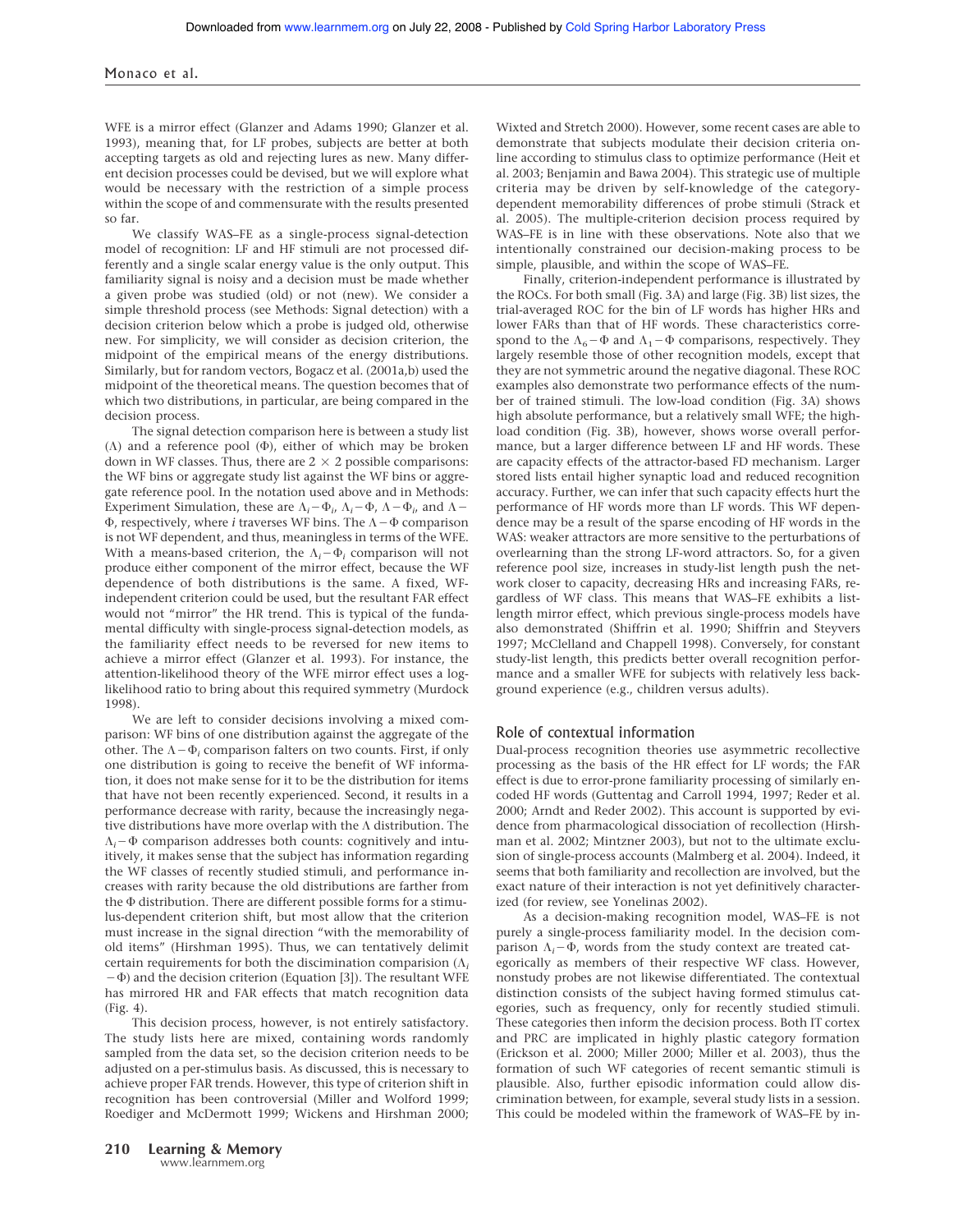tegrating a representation of a time-varying context signal (e.g., Howard and Kahana 2002).

Dual-process models typically use differential recruitment of recollective processing. Physiologically, this would be evident as WF-modulation of activity in regions such as the hippocampal formation and MTL. However, WAS–FE predicts that such areas, including PRC, differentiate old–new responses, but do not exhibit frequency dependence. It also predicts that the area responsible for semantic representation and processing shows WFmodulated activity. Using event-related fMRI at retrieval, de Zubicaray et al. (2005) sought to test predictions such as these and found two main effects. First, recollection-specific MTL regions with significant old–new responses did not show WF modulation. Second, the LF word HR advantage was associated with left lateral temporal cortex (LTC) activation. Evidence suggests that LTC but not MTL structures are necessary for lexico-semantic information processing (Levy et al. 2004; de Zubicaray et al. 2005). Thus, LTC is well positioned as a possible semantic input region for familarity processing in PRC. De Zubicaray et al. (2005) suggest that these results are consistent with context-noise models of the recognition WFE, but they are also consistent with our account here. Recently, EEG techniques have been able to dissociate verbal from nonverbal retrieval (Hwang et al. 2005), indicating the possibility of investigations using higher temporalresolution methods. More such studies are needed to complement the large body of behavioral data.

#### Conclusion

In the present work, we take advantage of an empirically determined model of semantic space to demonstrate a benchmark effect of human memory. Using the WAS as an input space for a Hopfield model of perirhinal familiarity processing, we found a word-frequency effect on familiarity distributions that can be explained as a function of the small-world structure of the semantic space. This structure, characterized by tight local clustering of rare words, implies that word frequency is nonintuitively encoded into the semantic structure of language. We argue that the model components plausibly capture the salient features, respectively, of semantic representation and neurobiological familiarity processing. Thus, we suggest that lexico-semantic structure forms a causal basis for the recognition WFE. Further, we show that a frequency-dependent criterion shift produces a WFE mirror effect without requiring log-likelihood computations to bring about old–new symmetry. This entails a role for dual-process involvement in recognition contrary to previous models but consistent with some recent imaging data. Finally, we hope to have demonstrated the utility of relatively simple, but specific and salient models of complex biological systems and likewise the importance of establishing an appropriate interpretative context.

#### **Methods**

#### Signal detection

For a criterion  $\lambda$ , a vector *X* is determined to be old if  $\mathbf{E}(X) < \lambda$ , otherwise it is judged new. The distribution of energies from trained vectors is distinct from that of untrained probes. Consider a random and unbiased set  $\xi_P^N$  of stored vectors. The distribution of synaptic weights in *W* can be approximated by a Gaussian distribution with  $\mu_W = 0$  and  $\sigma_W^2 = P/N^2$ . The energy distributions for both untrained probes and stored vectors have  $\sigma_{\rm E}^2 = P/2$ . The expected energy value of an untrained probe *X* is  $\langle \mathbf{E}(X) \rangle = 0$ , while that of a stored vector  $\xi^{\mu}$  is  $\langle \mathbf{E}(\xi^{\mu}) \rangle = -N/2$ . Here, the logical decision criterion would be  $\lambda = -N/4$ , the midpoint between the old and new energy distributions. This is the criterion used by Bogacz et al. (2001b, 2002) in their signal–noise analysis of capacity. For the semantically structured inputs considered here,  $\lambda$  is chosen as the midpoint between the empirical

means of the distributions. To determine HRs and FARs, we used a WF-based multiple-criterion decision strategy (see Discussion) with means-based thresholds,

$$
\lambda_i = [\langle \mathbf{E}(\Phi) \rangle + \langle \mathbf{E}(\Lambda_i) \rangle ]/2, \tag{3}
$$

where  $E(\Phi)$  is the energy distribution of the reference pool. The HR is the fraction of stored vectors with  $\mathbf{E} < \lambda$ , while the FAR is the probability for an untrained vector to have  $\mathbf{E} < \lambda$ . The discriminability between the old  $\langle \mathbf{E}(\xi^{\circ}) \rangle$  and new  $\langle \mathbf{E}(\xi^{\circ}) \rangle$  energy distributions is computed as the distance between means in standard deviations,

$$
d'\langle \mathbf{E}(\xi^{\mathbf{n}}), \mathbf{E}(\xi^{\mathbf{o}}) \rangle_{\mathbf{r}} = \frac{\langle \mathbf{E}(\xi^{\mathbf{n}}) \rangle - \langle \mathbf{E}(\xi^{\mathbf{o}}) \rangle}{\sqrt{\sigma_{\mathbf{n}}^2 + \sigma_{\mathbf{o}}^2/2}}.
$$
 (4)

For the experimental data in Figure 4B, d' was calculated based on an unbiased estimator assuming underlying Gaussian distributions:  $\hat{d}' = z(\langle HR \rangle) - z(\langle FAR \rangle)$ . ROCs are constructed by plotting HR against FAR for a range of possible decision criteria. Better performance is indicated by an ROC curve farther from the chance function (where  $HR = FAR$  and  $d' = 0$ ) in the direction of higher HRs and lower FARs.

#### Experiment simulation

In an old–new item-recognition experiment, the subject studies a list of known items from a training set. At test, the subject is shown a list of probe items, some of which had appeared in the training set (old items) and others that had not (new items). The task is to judge whether each item is old or new.

Experimental subjects here are defined by  $\Theta$ , the random subset of word vectors on which the Hopfield network is initially trained (Equation [1]). Each vector in  $\Theta$  is associated with a WF value corresponding to the word that it represents. Using these frequencies to index the vectors,  $\Theta$  is sorted and evenly partitioned into six bins with  $\Theta_1$  containing the highest-frequency subset and  $\Theta_6$  containing the lowest-frequency subset of words. The study list for the task is defined by  $\Lambda$ , which is a random subset of  $\Theta$ , such that an approximately equal number of study items are chosen from each WF bin. That is,  $\Lambda$  comprises random subsets  $\Lambda_i \subset \Theta_i$ , for  $i \in \{1...6\}$ , such that the length of the study list is  $L = \sum_{i=1}^{6} |\Lambda_i|$  where  $|\Lambda_i|$  is the number of vectors in  $\Lambda_i$ . The study list is presented to the model by retraining the network on all of the study vectors. If  $\xi_{\Lambda}$  is a matrix containing the study vectors row-wise, then *W* is updated as

$$
W \to W + \frac{1}{N} \xi_{\Lambda}^T \xi_{\Lambda} \tag{5}
$$

and then zeroing out diagonal terms. This procedure is analogous to strengthening the pre-existing neural representation of the items in a study list attended to by a subject. Specifically, this operation doubles every weight component resulting from the initial training of  $\Lambda$  as part of  $\Theta$ . All items are studied equally. The training-set vectors not chosen for the study list composed the reference pool,  $\Phi$ . Therefore, the size of the pool is the size of the training set  $\Theta$  minus the study-list length  $|\Lambda|$ . The items in the study list and the reference pool serve as the old and new probes during test, respectively. We calculate the internal energy (Equation [2]) of each vector in  $\Theta$  using the updated weight matrix. We then compare the resulting sample energy distributions by calculating *d*' distances (Equation [4]), ROC curves, HRs, and FARs. This process, starting with a new random  $\Theta$  chosen from our binarized WAS, is repeated for 2000 trials. That is, one trial here is analogous to a new subject performing a single recognition task. Across-trial means and confidence intervals were computed for Figure 3 and Figure 4. Representative energy histograms were created by accumulating energy vectors across trials and computing frequencies for 100 equally spaced bins across the range of energies.

#### Neighborhood measures

First, we computed the WF dependence of the mean number of neighbors in WAS space. Consider the metric  $d_{\cos} = 1 - \cos(\theta)$  so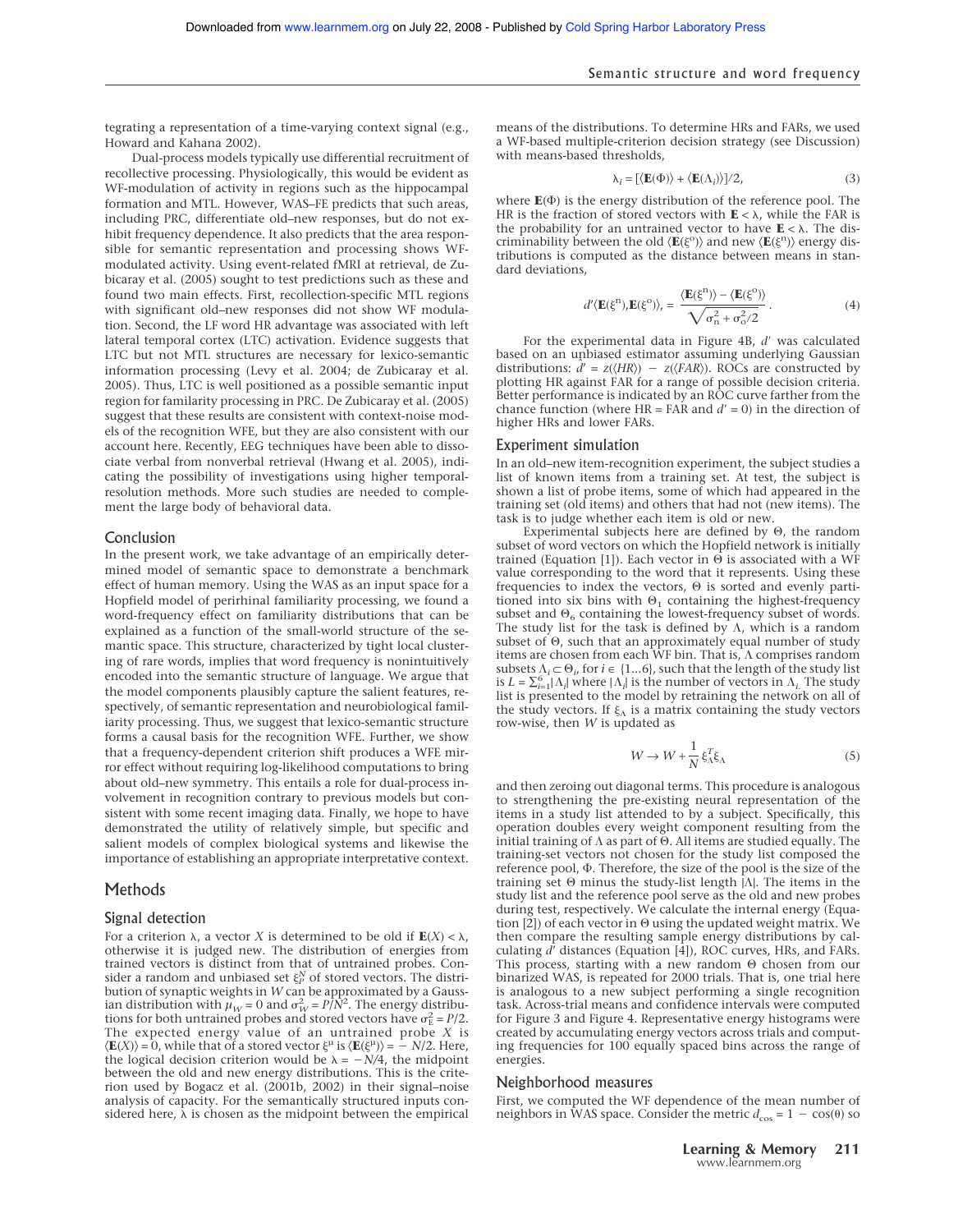that close neighbors have a cosine approaching 1 and a  $d_{\cos}$  approaching 0. For every WAS vector, our algorithm traversed the range of possible  $d_{cos}$  from 0 to 1 while counting the number of vectors within that distance from the given vector. The mean populations were computed for every  $\tilde{d_{\text{cos}}}$  radius for each of six WF classes (Fig. 5A). Second, to address the question of the WF composition of neighbors, we used a  $cos(\theta)$ -weighted frequency measure. We calculated the quantity,

$$
\nu(\xi^{\mu}) = \sum_{\varphi=1}^{1,748} \left( \frac{\xi^{\mu} \cdot \xi^{\varphi}}{\|\xi^{\mu}\| \|\xi^{\varphi}\|} \right) f_{\text{KF}}(\xi^{\varphi}) - f_{\text{KF}}(\xi^{\mu}) \tag{6}
$$

for all WAS vectors  $\xi^{\mu}$ , where  $f_{KF}(\cdot)$  is the function mapping a vector to its associated Kučera-Francis WF value. This measure quantifies the expectation of the WF for neighbors of a given vector. The distributions of these convolutions for the word vectors of each of the six frequency classes are shown as 15-bin histograms in Figure 5B.

#### Acknowledgment

This work was supported by grants MH062196, MH55687, and MH61975 to M.J.K.; and MH58754 and an NIH Director's Pioneer Award, part of the NIH Roadmap for Medical Research, through grant 5-DP1-OD114-02 to L.F.A.

#### References

- Aggleton, J. and Brown, M.W. 1999. Episodic memory, amnesia and the hippocampal-anterior thalamic axis. *Behav. Brain Sci.* **22:** 425.
- Amit, D.J. 1989. *Modeling brain function.* Cambridge University Press. Cambridge, U.K.
- Arndt, J. and Reder, L.M. 2002. Word frequency and receiver operating characteristic curves in recognition memory: Evidence for a dual-process interpretation. *J. Exp. Psychol. Learn. Mem. Cogn.* **28:** 830–842.
- Benjamin, A.S. and Bawa, S. 2004. Distractor plausibility and criterion placement in recognition. *J. Mem. Lang.* **51:** 159–172.
- Bogacz, R. and Brown, M.W. 2002. Capacity of perirhinal cortex network for recognising frequently repeating stimuli. *Neurocomputing* **44-46:** 337–342.
- Bogacz, R. and Brown, M.W. 2003. Comparison of computational models of familiarity discrimination in the perirhinal cortex. *Hippocampus* **13:** 494–524.
- Bogacz, R., Brown, M.W., and Giraud-Carrier, C. 2001a. A familiarity discrimination algorithm inspired by computations of the perirhinal cortex. *Lect. Notes Comput. Sci.* **2036:** 428–441.
- Bogacz, R., Brown, M.W., and Giraud-Carrier, C. 2001b. Model of familiarity discrimination in perirhinal cortex. *J. Comput. Neurosci.* **10:** 5–23.
- Brown, M.W. and Bashir, Z.I. 2002. Evidence concerning how neurons of the perirhinal cortex may effect familiarity discrimination. *Philos. Trans. R. Soc. Lond. B Biol. Sci.* **357:** 1083–1095.
- de Zubicaray, G.I., McMahon, K.L., Eastburn, M.M., Finnigan, S., and Humphreys, M.S. 2005. fMRI evidence of word frequency and strength effects in recognition memory. *Brain Res. Cogn. Brain Res.* **24:** 587–598.
- Erickson, C.A., Jagadeesh, B., and Desimone, R. 2000. Clustering of perirhinal neurons with similar properties following visual experience in adult monkeys. *Nat. Neurosci.* **3:** 1143–1148.
- Fahy, F., Riches, I., and Brown, M.W. 1993. Neuronal activity related to visual recognition memory: Long-term memory and the encoding of recency and familiarity information in the primate anterior and medial inferior temporal and rhinal cortex. *Exp. Brain Res.* **96:** 457–472.
- Fellbaum, C. (Ed.). 1998. *WordNet: An electronic lexical database.* Bradford Books, Cambridge, MA.
- Gaffan, D. 1994. Dissociated effects of perirhinal cortex ablation, fornix transection and amygdalectomy–evidence for multiple memory-systems in the primate temporal-lobe. *Exp. Brain Res.* **99:** 411–422.
- Glanzer, M. and Adams, J.K. 1985. The mirror effect in recognition memory. *Mem. Cognit.* **13:** 8–20.
- Glanzer, M. and Adams, J.K. 1990. The mirror effect in recognition memory: Data and theory. *J. Exp. Psychol. Learn. Mem. Cogn.* **16:** 5–16.

Glanzer, M., Adams, J.K., Iverson, G.J., and Kisok, K. 1993. The

regularities of recognition memory. *Psychol. Rev.* **100:** 546–567. Guttentag, R.E. and Carroll, D. 1994. Identifying the basis for the

word-frequency effect in recognition memory. *Memory* **2:** 255–273. Guttentag, R.E. and Carroll, D. 1997. Recollection-based recognition:

- Word frequency effects. *J. Mem. Lang.* **37:** 502–516. Heit, E., Brockdorff, N., and Lamberts, K. 2003. Adaptive changes of
- response criterion in recognition memory. *Psychon. Bull. Rev.* **10:** 718–723.
- Hirshman, E. 1995. Decision processes in recognition memory: Criterion shifts and the list-strength paradigm. *J. Exp. Psychol. Learn. Mem. Cogn.* **21:** 302–313.
- Hirshman, E., Fisher, J., Henthorn, T., Arndt, J., and Passannante, A. 2002. Midazolam amnesia and dual-process models of the word-frequency mirror effect. *J. Mem. Lang.* **47:** 499–516.
- Hopfield, J.J. 1982. Neural networks and physical systems with emergent collective computational abilities. *Proc. Natl. Acad. Sci.* **84:** 8429–8433.
- Howard, M.W. and Kahana, M.J. 2002. A distributed representation of temporal context. *J. Math. Psychol.* **46:** 269–299.
- Humphreys, M.S., Pike, R., Bain, J.D., and Tehan, G. 1989. Global matching: A comparison of the SAM, Minerva II, Matrix, and
- TODAM models. *J. Math. Psychol.* **33:** 36–67. Hwang, G.M., Jacobs, J., Geller, A., Danker, J., Sekuler, R., and Kahana, M.J. 2005. EEG correlates of verbal and nonverbal stimuli in working memory. *Behav. Brain Funct.* **1:** 20 [Epub].
- Kahana, M.J. and Sekuler, R. 2002. Recognizing spatial patterns: A noisy exemplar approach. *Vision Res.* **42:** 2177–2192.
- Kahana, M.J., Rizzuto, D.S., and Schneider, A. 2005. An analysis of the recognition-recall relation in four distributed memory models. *J. Exp. Psychol. Learn. Mem. Cogn.* **31:** 933–953.
- Kesner, R.P., Gilbert, P.E., and Wallenstein, G.V. 2000. Testing neural models of memory with behavioral experiments. *Curr. Opin. Neurobiol.* **10:** 260–265.
- Kučera, H. and Francis, W.N. 1967 . Computational analysis of present-day *American English.* Brown University Press, Providence, RI.
- Lacroix, J.P.W., Murre, J.M.J., Postma, E.O., and van den Herik, H.J. 2006. Modeling recognition memory using the similarity structure of natural input. *Cogn. Sci.* **30:** 121–145.
- Levy, D.A., Bayley, P.J., and Squire, L.R. 2004. The anatomy of semantic knowledge: Medial vs. lateral temporal lobe. *Proc. Natl. Acad. Sci.* **101:** 6710–6715.
- Li, L., Miller, E.K., and Desimone, R. 1993. The representation of stimulus familiarity in anterior inferior temporal cortex. *J. Neurophysiol.* **68:** 1918–1929.
- Malmberg, K.J. and Nelson, T.O. 2003. The word frequency effect for recognition memory and the elevated-attention hypothesis. *Mem. Cognit.* **31:** 35–43.
- Malmberg, K.J., Steyvers, M., Stephens, J.D., and Shiffrin, R.M. 2002. Feature frequency effects in recognition memory. *Mem. Cognit.* **30:** 607–613.

Malmberg, K.J., Zeelenberg, R., and Shiffrin, R.M. 2004. Turning up the noise or turning down the volume? On the nature of the impairment of episodic recognition memory by midazolam. *J. Exp. Psychol. Learn. Mem. Cogn.* **30:** 540–549.

McClelland, J.L. and Chappell, M. 1998. Familiarity breeds differentiation: A subjective-likelihood approach to the effects of experience in recognition memory. *Psychol. Rev.* **1-5:** 724–760.

- Miller, E.K. 2000. Organization through experience. *Nat. Neurosci.* **3:** 1066–1068.
- Miller, E.K., Li, L., and Desimone, R. 1991. A neural mechanism for working and recognition memory in inferior temporal cortex. *Science* **254:** 1377–1379.
- Miller, E.K., Nieder, A., Freedman, D.J., and Wallis, J.D. 2003. Neural correlates of categories and concepts. *Curr. Opin. Neurobiol.* **13:** 198–203.
- Miller, M.B. and Wolford, G.L. 1999. Theoretical commentary: The role of criterion shift in false memory. *Psychol. Rev.* **106:** 398–405.

Mintzner, M.Z. 2003. Triazolam-induced amnesia and the word-frequency effect in recognition memory: Support for a dual process account. *J. Mem. Lang.* **48:** 596–602.

- Murdock, B.B. 1982. A theory for the storage and retrieval of item and associative information. *Psychol. Rev.* **89:** 609–626.
- Murdock, B.B. 1998. The mirror effect and attention-likelihood theory: A reflective analysis. *J. Exp. Psychol. Learn. Mem. Cogn.* **24:** 524–534.
- Murray, E.A. and Bussey, T.J. 1999. Perceptual-mnemonic functions of the perirhinal cortex. *Trends Cogn. Sci.* **3:** 142–151.
- Nelson, D., McEvoy, C., and Schreiber, T. 2004. The University of South Florida free association, rhyme, and word fragment norms. *Behav. Res. Methods Instrum. Comput.* **36:** 402–407.
- Norman, K.A. and O'Reilly, R.C. 2003. Modeling hippocampal and neocortical contributions to recognition memory: A complementary-learning-systems approach. *Psychol. Rev.* **110:** 611–646.
- Norman, K.A., Newman, E.L., and Perotte, A.J. 2005. Methods for